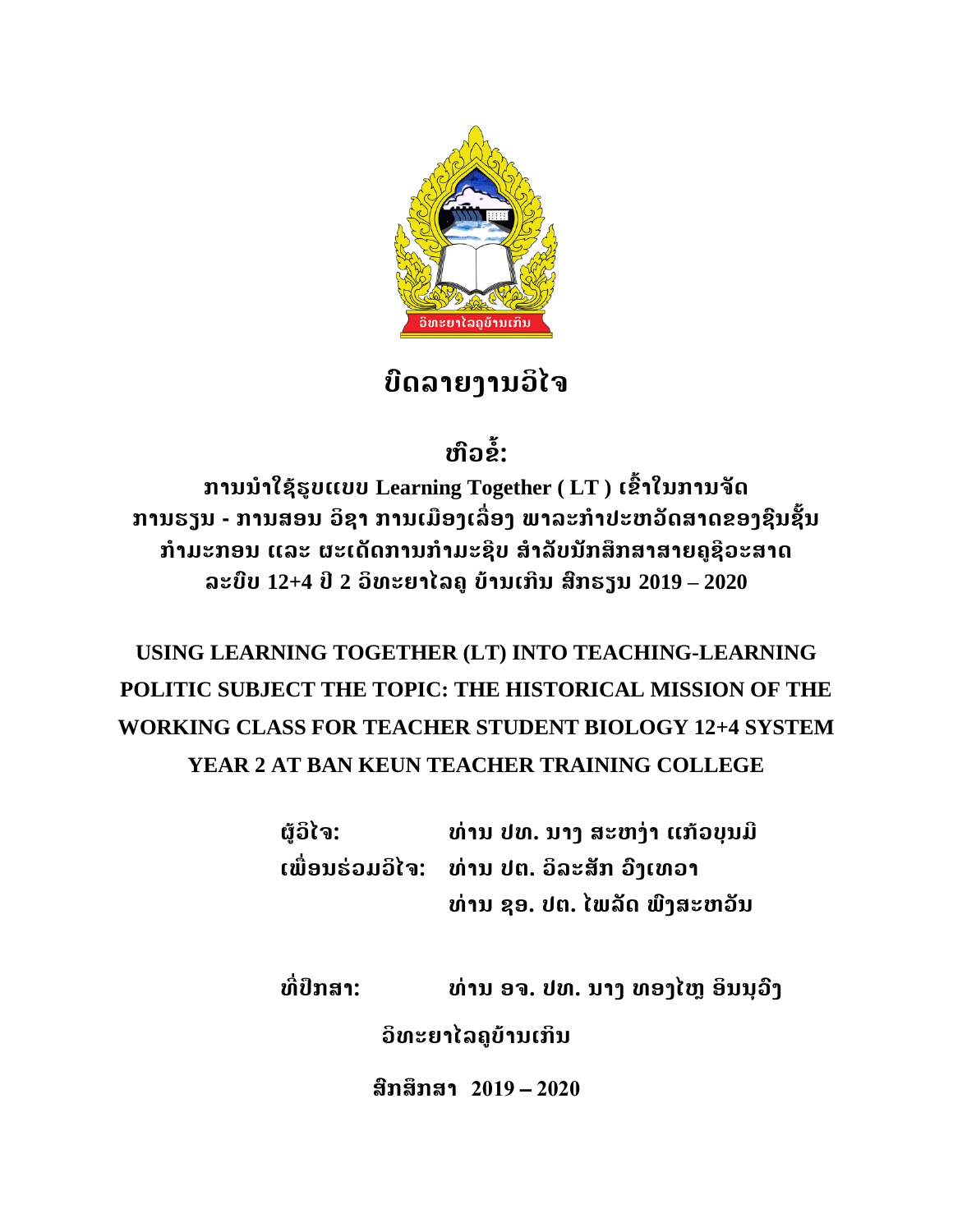## **ບົດຄັດຫຍ ໍ້**

ການນຳໃຊ້ເທັກນິກ LT ເຂົ້າໃນການຈັດການຮຽນ - ການສອນວິຊາ ການເມືອງ ເລື່ອງ ພາລະກຳ ປະຫວັດສາດຂອງຊິນຊັ້ນກຳມະກອນ ແລະ ຜະເດັດການກຳມະຊີບ - ພັນທະພາບຊາວນາ ເພື່ອພັດທະນາການຮຽນຢ່າງ ມີປະສິດທິພາບຂອງນັກສຶກສາສາຍຄູຊີວະສາດ ລະບົບ 12+4 ປີ 2 ເປັນແນວທາງການຈັດການຮຽນຮູ້ທີ່ສິ່ງເສີມການ ຄິດທີ່ດີ, ເອື້ອປະໂຫຍດຕໍ່ຜິນສຳເລັດທາງດ້ານການຮຽນຢ່າງມີຄຸນນະພາບການຄົ້ນຄວ້າຄັ້ງນີ້ມີຈຸດປະສິງເພື່ອ, 1)ເພື່ອ ສຶກສາປະສິດທິພາບຂອງບົດສອນເທັກນິກ LT ວິຊາ ການເມືອງ ເລື່ອງ ພາລະກຳປະຫວັດຂອງຊົນຊັ້ນກຳມະກອນ ແລະ ຜະເດັດການກຳມະຊີບ - ພັນທະພາບກຳມະກອນຊາວນາ ຂອງນັກສຶກສາສາຍຄຸຊີວະສາດ ລະບົບ 12+4 ປີ2 ຕາມເກນ E1/E2 = 80/80, 2) ເພື່ອຫາດັດຊະນີປະສິດທິຜິນທາງການຮຽນຮູ້ຂອງນັກສຶກສາ ວິທະຍາໄລຄູບ້ານເກິນ ໂດຍເນັ້ນ ການຈັດການຮຽນ - ການສອນນຳໃຊ້ເທັກນິກ LT ກຸ່ມເປົ້າໝາຍທີ່ໃຊ້ໃນການຄົ້ນຄວ້າຄັ້ງນີ້ໄດ້ແກ່ນັກສຶກສາສາຍຄູ ຊີວະສາດ ລະບົບ 12+4 ປີ 2 ວິທະຍາໄລຄູ ບ້ານເກີນ ຈຳນວນ 30 ຄົນ ໄດ້ມາໂດຍການສຸ່ມແບບເຈາະຈິງເຄື່ອງມືທີ່ ໃຊ້ໃນການຄົ້ນຄ້ວາໄດ້ແກ່: ບົດສອນການສອນຈຳນວນ 2 ບົດ, ແບບທົດສອບລະຫວ່າງຮຽນຈຳນວນ 2 ບົດ ແບບ ປາລະໄນເລືອກຕອບ 4 ຕົວເລືອກຈຳນວນ 20 ຂໍ້, ແບບທົດສອບວັດຜິນສຳເລັດທາງການຮຽນ 1 ບົດແບບປາລະໄນ ເລືອກຕອບ 4 ຕົວເລືອກມີຈຳນວນ 20 ຂໍ້ ແລະ ແບບສັງເກດພຶດຕິກຳ 1 ສະບັບ, 3) ເພື່ອສຶກສາທັດສະນະຄະຕິຂອງ ັນກຮຽນໂດຍໃຊ້ແບບສອບຖາມທັດສະນະຄະຕິ ຈຳນວນ 1 ສະບັບ, ສະຖິຕິທີໃຊ້ໃນການວິເຄາະຂໍ້ມູນໄດ້ແກ່ຄ່າສະເລ່ຍ ແລະ ຄຸ່າຜັນປ່ຽນມາດຕະຖານ.

### ຜົນການຄົ້ນຄວ້າພົບວ່າ

1. ນັກສຶກສາທີື່ໄດ້ຮັບການຮຽນ-ການສອນໂດຍໃຊ້ຮູບແບບການຮຽນ - ການສອນເທັກນິກ LT ວິຊາ ການ ເມືອງ ເລື່ອງ ພາລະກຳປະຫວັດສາດຂອງຊິ້ນຊັ້ນກຳມະກອນ ແລະ ຜະເດັດການກຳມະຊີບ - ພັນທະພາບກຳມະກອນ ຂາວນາ ຂອງນັກສຶກສາ ສາຍຄຊີວະສາດ ລະບົບ 12+4 ປີ 2 ມີປະສິດທິພາບສາກວ່າເກນທີ່ຕັ້ງໄວ້ ເທົ່າກັບ 80.75/94 ເຊຶ່ງເປັນໄປຕາມເກນມາດຕະຖານ 80/80 ທີ່ກຳນົດໄວ້ ແລະ ເຫັນວ່າ: ປະສິດທິຜິນ El ເທົ່າ 0.8849 ຫຼື ເທົ່າກັບ 88.49 % ການຮຽນຮ້ຂອງນັກສຶກສາມີການພັດທະນາເພີ່ມຂຶ້ນ 88.49 % ້ນັກສຶກສາມີທັດສະນະຄະຕິຕໍ່ການຮຽນຮູ້ເທັກນິກ LT ເຂົ້າໃນການຮຽນ - ການສອນວິຊາການເມືອງ ເລື່ອງ ພາລະກຳ ປະຫວັດສາດຂອງຊິ້ນຊັ້ນກຳມະກອນ ແລະ ຜະເດັດການກຳມະຊີບ - ພັນທະພາບກຳມະກອນຊາວນາ ຂອງນັກສຶກສາ ສາຍຄູຊີວະສາດ ລະບົບ 12+4 ປີ 2 ວິທະຍາໄລຄູ ບ້ານເກິນພົບວ່າ: ມີທັດສະນະຄະຕິຢູ່ໃນລະດັບເຫັນດີຫຼາຍໂດຍ

ລວມຄ່າສະເລ່ຍເທົ່າກັບ 4.19, ຄ່າຜັນປ່ຽນມາດຕະຖານເທົ່າກັບ 0.51